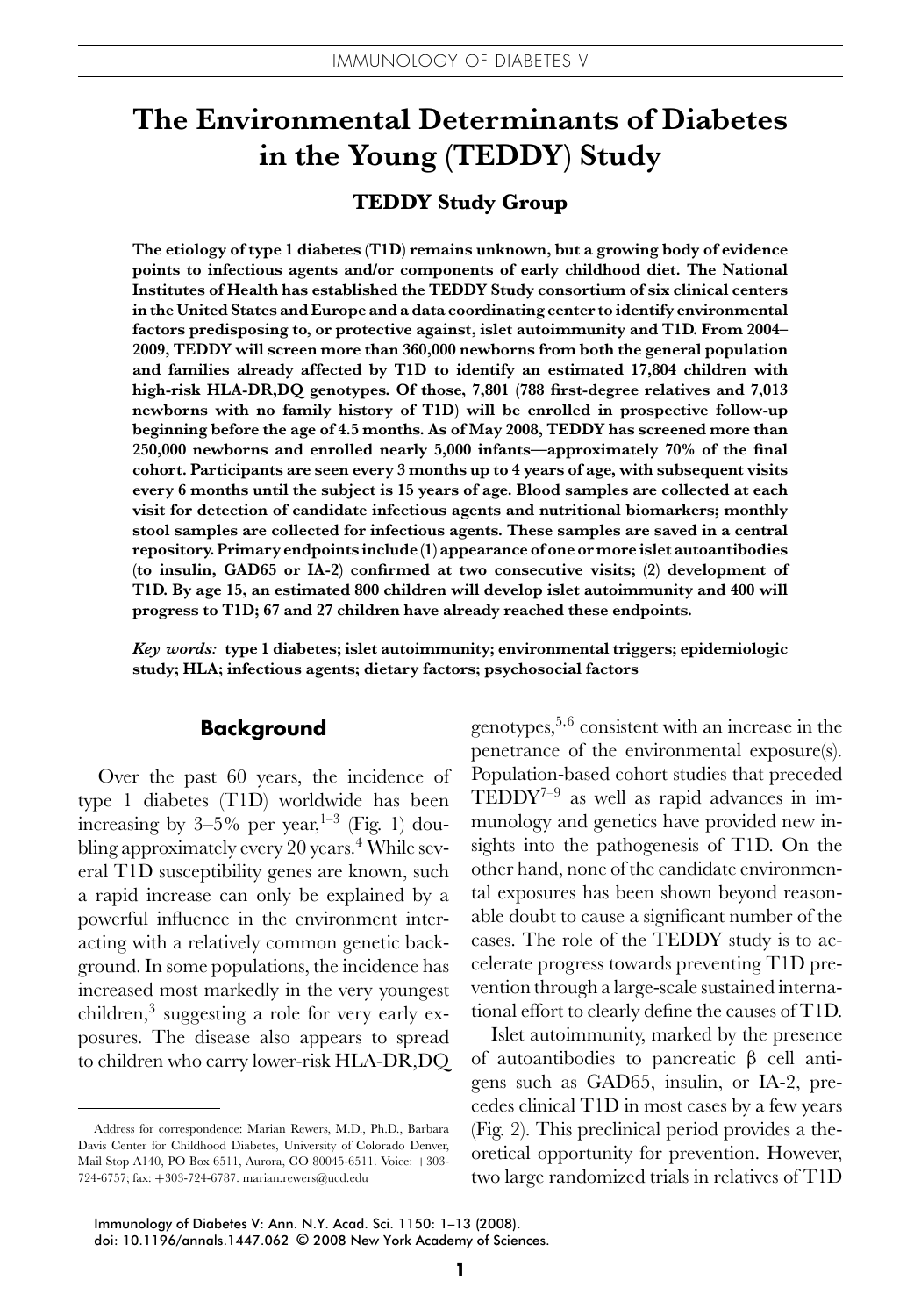

**Figure 1.** T1D incidence has doubled every 20 years. Data for Finland are from the Finnish National Public Health Institute (V. Harjutsalo and J. Tuomilehto); data for Sweden are from the Swedish Childhood Diabetes Registry;<sup>66</sup> data for Germany are a compilation of two reports;<sup>67</sup>,<sup>68</sup> data for Colorado are from the Colorado IDDM Registry, the Barbara Davis Center for Childhood Diabetes, and SEARCH for Diabetes in Youth.<sup>4</sup>

patients—the European Nicotinamide Diabetes Intervention Trial<sup>10</sup> and the Diabetes Prevention Trial-1 (using parenteral<sup>11</sup> and oral insulin<sup>12</sup>)—failed to prevent or delay progression from autoimmunity to diabetes. Significant β cell damage present at trial entry could also play a role. In contrast, TRIGR (the Trial to Reduce IDDM in the Genetically at  $Risk)^{13}$ is attempting T1D prevention by eliminating cow's milk in infant nutrition before the onset of islet autoimmunity. Pilot studies using omega-3 fatty acids (NIP) or human oral insulin (Pre-Point) are under way in genetically susceptible young children to prevent islet autoimmunity and T1D. While these approaches may be effective, we lack convincing evidence concerning the initiators of islet autoimmunity to design optimal primary prevention trials. Of importance, our current understanding of T1D etiology originates predominantly from studies of first-degree relatives (FDRs) of T1D patients. These data may not be directly applicable to the causes and prevention of T1D in the general population, in which 90% of the cases occur. TEDDY is filling important gaps in our understanding of the natural history of T1D by studying from birth high-risk general population children and relatives followed systematically for environmental determinants of T1D.



**Figure 2.** Natural history of T1D and prevention opportunities.

A number of environmental exposures have been proposed to contribute to T1D risk. These include exposures taking place during pregnancy, infancy, childhood, and beyond. Not all islet autoantibody–positive subjects progress to diabetes, $^{11}$  and hence the importance of distinguishing whether an environmental agent triggers development of islet autoimmunity or promotes disease progression. This can only be determined by prospective follow-up of large numbers of genetically at-risk children from a very young age.

Exposure to rubella during pregnancy has resulted in diabetes in about 20% of children.14 Similarly, the risk for T1D in childhood is reported to be increased in children born to mothers with enterovirus infections during pregnancy.<sup>15</sup>*,*<sup>16</sup> Other potential risk factors include ABO incompatibility and hyperbilirubinemia,  $17,18$  preeclampsia,  $19$  mother's age,  $20$ and high birth weight for gestational age.<sup>20,21</sup> Further evidence of fetal programming of T1D risk comes from the still unexplained decreased T1D risk in children of mothers with T1D as compared to children of fathers with T1D.22*,*<sup>23</sup> Finally, the HLA type of the child appears to affect fetal growth, suggesting potential genetic programming that goes beyond the immune repertoire.<sup>24,25</sup> There is a gap in understanding to what extent gestational factors, including genetic interactions, may trigger islet autoimmunity or merely increase T1D susceptibility in the offspring. It cannot be excluded that gestational infection may induce immunologic tolerance to the virus.<sup>26,27</sup> An ability of the offspring immune system to regard a virus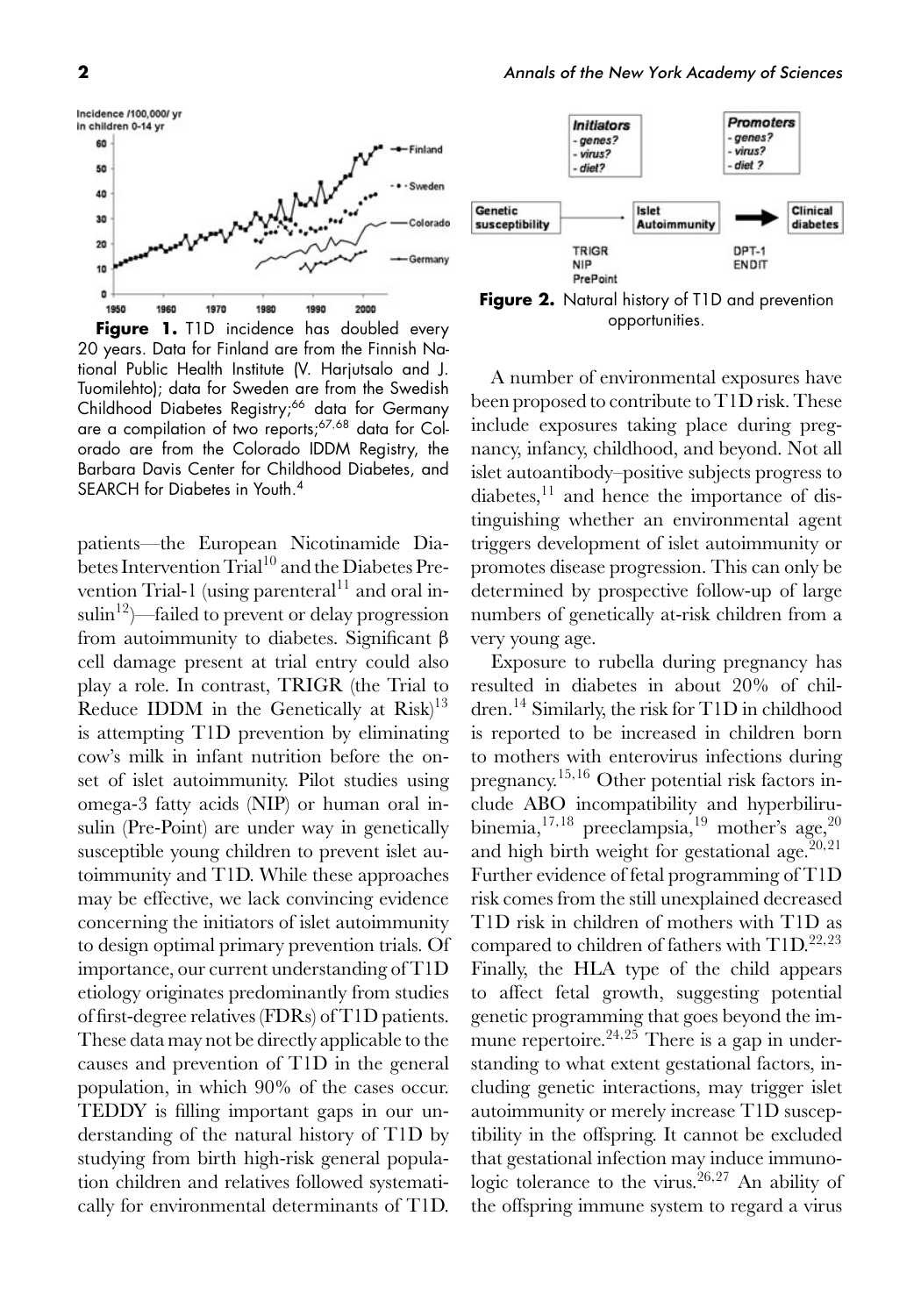as self may have consequences for latency and reinfection.

Seroconversion to positivity for islet autoantibodies, the earliest measure of islet autoimmunity which may lead to clinical T1D, may occur already 3–6 months after birth.20*,*<sup>28</sup> Candidate autoimmunity and T1D risk factors operating in infancy include those related to exposure to infectious agents, improved hygiene,<sup>29</sup> mucosal exposure to dietary constituents,<sup>30,31</sup> and requirement for increased beta cell functioning.32*,*<sup>33</sup>

Previous virus studies have sought to provide a direct evidence for virus-induced T1D. However, in some of these patients developing T1D, it was found that either the insulitis was chronic or that the patients already had islet cell autoantibodies. It could therefore not be excluded that the virus infection accelerated an already ongoing process of islet autoimmunity.34 Further studies of these phenomena as well as of other microbial agents are therefore warranted to take into account that subjects with an increased T1D risk may show responses that lead to islet autoimmunity or affect ongoing islet autoimmunity.

Enteroviruses, and in particular coxsackie B viruses, remain the prime candidate by nature of their tropism for beta cells,<sup>34,35</sup> possible molecular mimicry,<sup>36</sup> and early and more recent reports of their presence in beta cells of patients with T1D.37*,*<sup>38</sup> Data from Finland showing a relationship between enterovirus infection and the appearance of islet autoantibodies as well as a seasonal fluctuation in the appearance of islet autoantibodies supports a role early in the disease.<sup>39</sup> However, substantially more evidence is required to establish a causal role for enterovirus in T1D, especially as a trigger of the islet autoimmunity, because the association could not be demonstrated in children outside Scandinavia, including those in Colorado<sup>40</sup> and Germany.<sup>41</sup> Rotavirus has also been shown to infect beta cells and to have a link to islet autoimmunity by way of molecular mimicry,42*,*<sup>43</sup> but evidence for a causal role is lacking.<sup>44</sup>

Seemingly in contrast to the infectious hypotheses is the notion that improved hygiene is responsible for upward trends in T1D incidence as well as incidences of other hyperimmune response diseases such as allergy.<sup>29</sup> There are epidemiologic studies indicating that crowding and exposure to others in day care are associated with reduced T1D risk, supporting the hygiene hypothesis. Few studies have examined the relationship of hygiene to the development of islet autoimmunity. Related to hygiene is a potential role of vaccinations in the development of islet autoantibodies or progression to T1D. Some have suggested that vaccination increases T1D risk, but well-designed studies have found no evidence for this.45*,*<sup>46</sup> The temporal relationship of vaccinations to the development of islet autoantibodies or T1D has never been examined. Prospective analyses of children from 3 months of age through the entire period of mandatory or voluntary vaccination are needed to establish effects of vaccinations on islet autoimmunity and progression to T1D.

Substantial data have been generated on the role of breast-feeding and early exposure to cow's milk<sup>47</sup> or cereals.30*,*<sup>31</sup> In addition to these there are reports of associations of T1D development with low intakes of vitamin  $D<sub>1</sub><sup>48</sup>$  tocopherols,<sup>49</sup> ascorbic acid,<sup>50</sup> vitamin  $E$ ,<sup>51</sup> and  $\overline{\text{omega}}$ -3 fatty acids.<sup>52</sup> Other suspected exposures include drinking water, with an increased risk if water is from a local well compared to water-plant drinking water, possibly related to the amount of zinc.53 Moreover, *N*-nitroso compounds<sup>54</sup> and mycotoxins<sup>55</sup> have been associated with an increased risk of T1D.

The TEDDY study is uniquely positioned to elucidate the association between T1D and celiac disease because the study eligibility HLA genotypes confer susceptibility to both diseases.56–58 TEDDY is measuring autoantibodies against tissue transglutaminase (tTG), which is a very sensitive and specific marker of celiac disease.

Psychosocial factors may also contribute to appearance of T1D. Stress has long been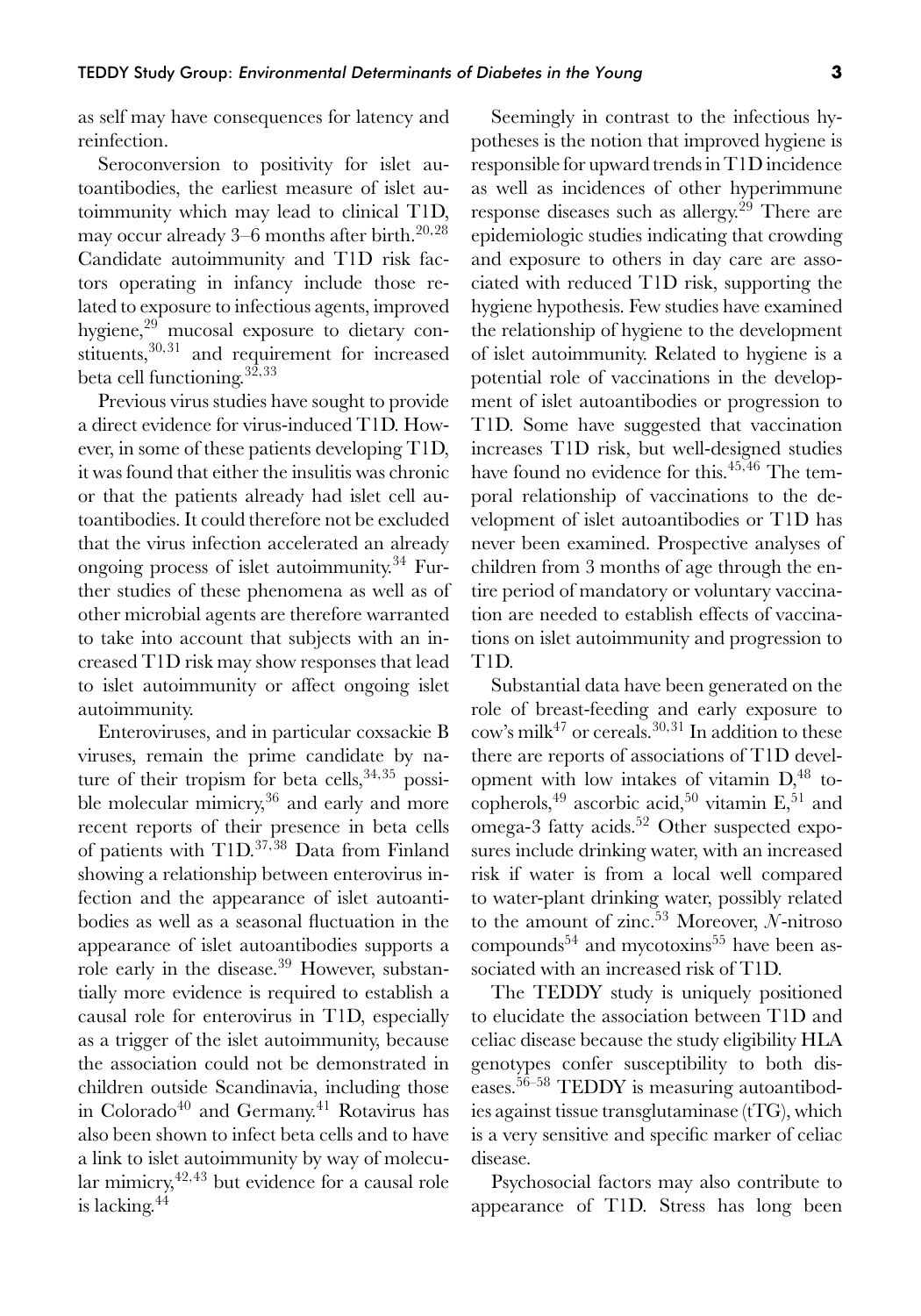considered a potential trigger for TID.<sup>59</sup> Screening for high-risk genes associated with T1D could induce anxiety and distress in family members.60 Prospective studies utilizing detailed psychosocial evaluation of participating parents as well as children as they grow older will be necessary to effectively determine whether life events or stress may increase the risk for islet autoimmunity. Experiences in studies of children at genetic risk for T1D who have gone on to develop T1D have identified benefits such as absence of severe ketoacidosis and a reduction in hospitalization.<sup>61</sup>

While there are preliminary data and intriguing hypotheses as to the etiology of T1D, the data are often confounded by imprecise assessment of exposure, recall bias, failure to account for genetic susceptibility, failure to assess exposures at very early ages, or the inability to follow a sufficient sample of children longterm with high intensity. Most of the few studies that have attempted to look at exposure from an early age and in relation to the development of islet autoantibodies were underpowered. TEDDY will fill important gaps in our understanding of the events leading to T1D. In addition, samples collected by TEDDY will create a valuable resource for investigators proposing innovative hypotheses concerning candidate environmental and genetic factors.

## **TEDDY Study: Organization and Goals**

The Environmental Determinants of Diabetes in the Young (TEDDY), a multicenter prospective cohort study, was initiated in 2003 to identify environmental factors that trigger or protect against the development of islet autoimmunity and T1D. The details of the TEDDY study's organization and protocol have been previously published.62 In brief: the consortium comprises 6 clinical centers located in Denver (Colorado), Augusta (Georgia)/Gainesville (Florida), and Seattle (Washington) in the United States, and in Finland (Turku), Sweden (Malmo), and Germany (Munich). The Data Coordinating Center is in Tampa, Florida. Autoantibody Reference Laboratories are located in Denver (serving the U.S. Clinical Centers) and Bristol (serving the European Clinical Centers). The Central Genetics Reference Laboratory is in Oakland, California, and the Central mRNA Laboratory is in Augusta, Georgia. The NIDDK Bio-sample and Genetics Repositories store samples. For more details, see the Appendix.

The primary objectives of this study are:

1. To identify environmental factors that trigger or protect against the development of islet autoantibodies or T1D.

a. *Infectious agents:*

Blood and stool samples as well as other bodily fluids are collected and analyzed for infectious agents to test the hypothesis that specific virus(es) may trigger islet autoimmunity or promote progression to T1D. In addition, the hypothesis that certain infections may reduce the risk of islet autoimmunity or T1D will also be tested.

#### b. *Dietary factors:*

Primary caretakers provide 3-day food diaries and 24-hour-recall dietary records, and blood samples are used to analyze vitamin D, alpha-tocopherol, gamma-tocopherol, cartenoids, ascorbic acid, and red blood cell membrane fatty acids to test the hypothesis that dietary factors may trigger/accelerate/reduce islet autoimmunity or promote progression to T1D.

#### c. *Psychosocial factors:*

Stressful life events and other indicators of stress in the child and family are monitored to assess their contribution, if any, to the development of islet autoimmunity or T1D. In addition, participating families provide structured information that may help to identify factors affecting retention and study participation.

## d. *Other:*

TEDDY will evaluate other factors such as toxins, immunizations, pets, and allergies in the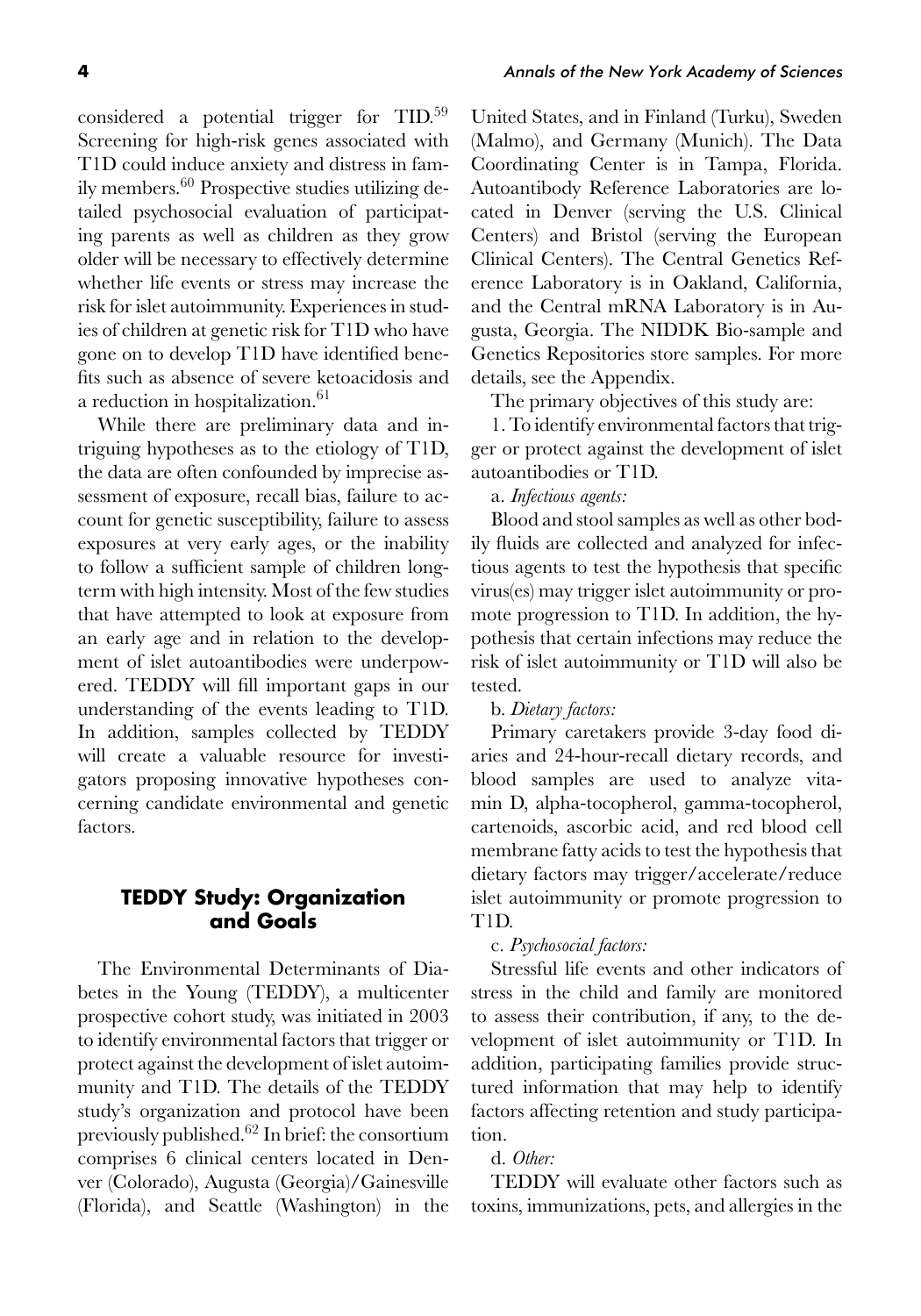|                 |             | Infants Screened |             |             | Infants HLA-Eligible |        | Infants Enrolled |         |                |  |
|-----------------|-------------|------------------|-------------|-------------|----------------------|--------|------------------|---------|----------------|--|
| Clinical Center | <b>FDRs</b> | Gen Pop          | Total       | <b>FDRs</b> | Gen Pop              | Total  | <b>FDRs</b>      | Gen Pop | Total          |  |
| Colorado        | 575         | 41,900           | 42,475      | 123         | 2212                 | 2335   | 79               | 649     | 728            |  |
| Finland         | 571         | 39,813           | 40,384      | 191         | 2221                 | 2412   | 103              | 1039    | 1142           |  |
| Georgia/Florida | 621         | 55,903           | 56,524      | 113         | 1814                 | 1927   | 50               | 480     | 530            |  |
| Germany         | 1011        | 18.277           | 19.288      | 187         | 687                  | 874    | 140              | 166     | 306            |  |
| Sweden          | 674         | 31,433           | 32,107      | 128         | 2303                 | 2431   | 91               | 1526    | 1617           |  |
| Washington      | 526         | 63,733           | 64,259      | 116         | 2437                 | 2553   | 62               | 584     | 646            |  |
| Total           | $4011^a$    | 251,059          | $255,070^a$ | 866         | 11,674               | 12,540 | 531 <sup>a</sup> | 4444    | $4975^{\circ}$ |  |

**TABLE 1.** Current TEDDY Accruals (as of May 22, 2008)

FDRs = first-degree relatives newborn of a person with T1D; Gen Pop = newborn without a first-degree relative with T1D.

*a* Including 43 FDRs screened and 6 enrolled by the Pittsburgh and New York TRIGR sites.

triggering of and/or protection against islet autoimmunity or T1D.

2. Genes both within and outside the HLA region are typed to identify gene–environment interactions. It is expected that the joint analyses of genetic and environmental data will improve the identification of both genetic and environmental factors influencing development of islet autoimmunity and T1D, and may explain mechanisms of these interactive effects.

3. The prospectively collected specimens from TEDDY subjects (DNA, RNA, serum and plasma, cells and other samples) provide a unique opportunity for scientists within and outside the TEDDY consortium to test novel hypotheses.

#### **Study Progress**

Consent for genetic screening is obtained from parents of babies born in area hospitals or identified after birth. This blood sample is analyzed at approved and monitored laboratories for the HLA haplotypes that qualify a child for TEDDY. Those results are returned to the DCC and local clinical centers, who notify all subjects of the genetic screening outcome. Among those who are HLA-eligible, trained local staff (e.g., study nurses) contact the subject's parent to explain genetic risk and introduce in some detail the follow-up phase of TEDDY for which their child is now eligible to join. Enrollment, informed consent, and completion of the first visit must occur before the child reaches the age of 4.5 months. Once this visit has been completed the subject is then on the follow-up visit schedule for data collection described below. A portion of the 9-month blood sample is used to confirm HLA eligibility at a central reference laboratory, where additional high-resolution typing is done to confirm eligibility. Table 1 summarizes current TEDDY accruals by center and cohort (FDRs versus infants without a history of T1D in a FDR). Table 2 compares current accruals with the overall study goals for the number of infants to complete screening, found eligible, and enrolled into follow-up. As of May 2008, TEDDY has screened more than 250,000 newborns and enrolled nearly 5,000 infants—approximately 70% of the study goals. As shown in Figure 3, TEDDY is ahead of the enrollment goals by several months and on track to complete the screening and enrollment by the end of 2009.

Eligible children are enrolled into intensive prospective follow-up before the age of 4.5 months.

The childrens' exposure to dietary and other environmental factors is recorded at clinic visits every three months for the first 4 years of life and then biannually until age 15. Stool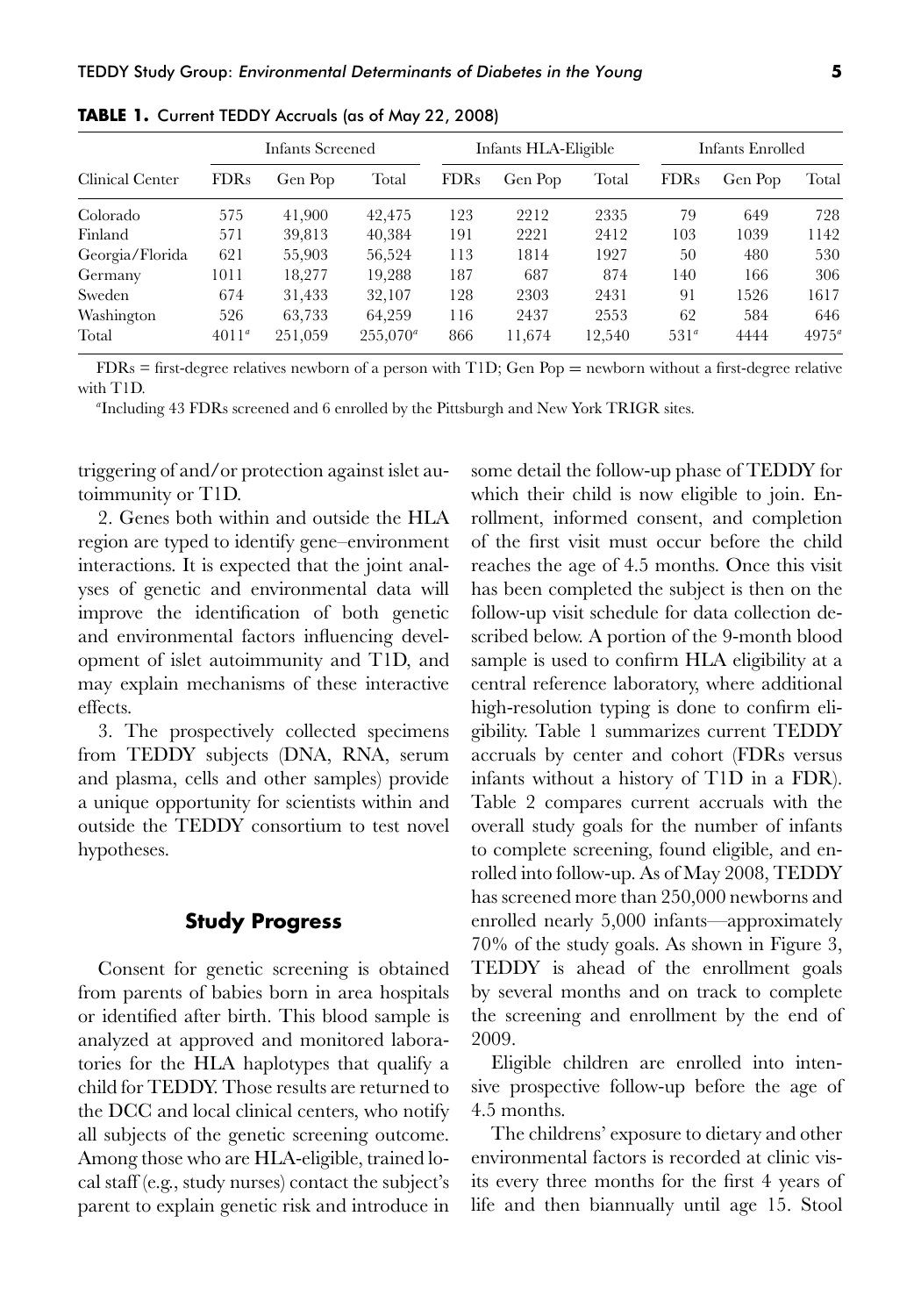|                                                           | General<br>population | % of goal attained<br>as of May 22, $2008$ | <b>FDRs</b> | % of goal attained<br>as of May 22, 2008 | Total   |
|-----------------------------------------------------------|-----------------------|--------------------------------------------|-------------|------------------------------------------|---------|
| Screened                                                  | 355,992               | 71%                                        | 5,596       | 72%                                      | 361,588 |
| Follow-up eligible                                        | 16,588                | 70%                                        | 1,216       | 71%                                      | 17,804  |
| Enrolled                                                  | 7,013                 | $63\%$ <sup>a</sup>                        | 788         | $67\%$ <sup>a</sup>                      | 7,801   |
| With persistent islet autoantibodies<br>by 6 years of age | 281                   | 53 <sup>b</sup>                            | 105         | 16 <sup>b</sup>                          | 386     |
| With type 1 diabetes by 15 years of age                   | 281                   | 21 <sup>b</sup>                            | 105         | 6 <sup>b</sup>                           | 386     |

**TABLE 2.** Expected Number of Infants to Complete Screening, Eligible, Enrolled and Endpoints Ascertained

*a* Enrollment is completed on average 3–4 months after screening, hence lower % of goal attained than for screening; *b* As of March 31, 2008.



Figure 3. Cumulative number of enrolled subjects (data as of 3/31/08).

samples are collected to assess viral exposures at monthly intervals for the first 4 years and then biannually until age 15. The prospective data collection protocol is summarized in Table 3. Compliance rates to specific data collection components of the protocol are at high levels (Table 4).

Figure 4 indicates that there is a small early loss to follow-up after the initial couple of visits that is consistent with observations from previous similar cohort studies (DAISY in Colorado and DIPP in Finland). The loss seems to plateau after the subjects reach 1 year of age and is noticeably lower among the FDRs. The overall rate of disenrollment is 9% over 2 years, and 12% by the age of 30 months, well within the planning parameters of the study. Single missed visits range from 2% (month 27) to 7% (month 18). Data beyond 30 months are considered too recent to provide reliable estimates.

## **Standardization of Assays for Islet Autoantibodies**

TEDDY is unique among the NIDDKsponsored studies in having two core autoantibody laboratories with confirmation of positive samples in both laboratories before samples are classified as positive. This strategy was agreed on (i) to have a high degree of certainty in positive results, an important consideration in view of the numerous samples tested for three autoantibodies from each subject, and (ii) to provide an internal mechanism for checking and improving assay performance. We believe that the strategy has proved highly successful in both of these areas. Having two laboratories has posed additional requirements with respect to establishing concordance and the TEDDY study has performed several tasks addressing this point.

Prior to inception of the study protocol, and in order to determine and improve concordance of measurement during TEDDY, both laboratories measured autoantibodies to insulin, GAD65, and IA-2 in serum samples from 496 nondiabetic high-risk children (from the DAISY study) and from 60 patients with newonset disease. Analysis of these data showed that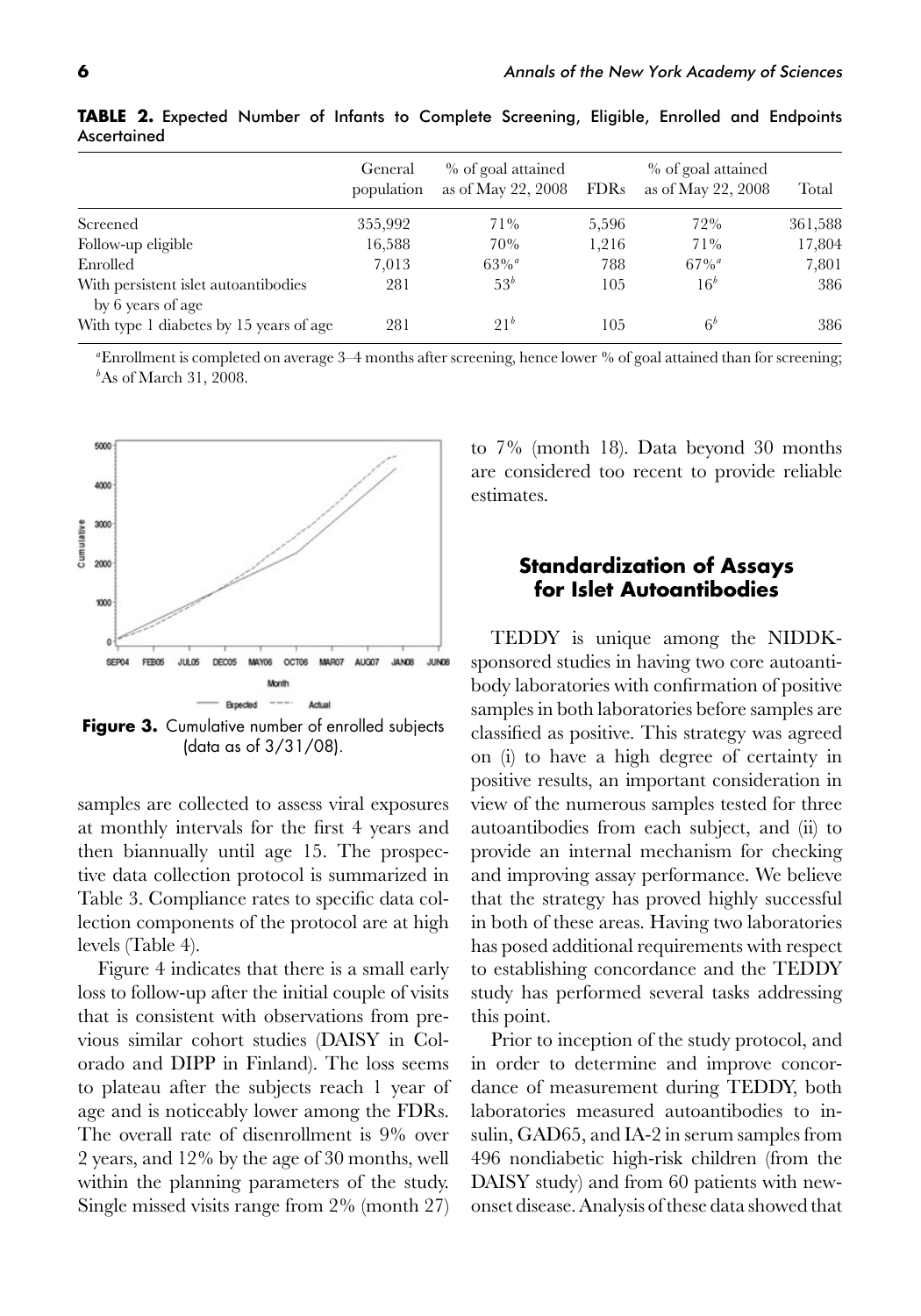|                         |             |     |               |      |      |      | Age (months) |      |      |                         |     |
|-------------------------|-------------|-----|---------------|------|------|------|--------------|------|------|-------------------------|-----|
|                         | Birth       | 3   | 6             | 9    | 12   | 15   | 18           | 21   | 24   | $>24$ q3 mo $>48$ q6 mo |     |
| Cord blood (mL)         |             |     |               |      |      |      |              |      |      |                         |     |
|                         | $0.3 - 7.0$ |     |               |      |      |      |              |      |      |                         |     |
| Venous blood (mL)       |             |     |               |      |      |      |              |      |      |                         |     |
| Serum                   |             |     | $2.0\quad2.0$ | 3.0  | 6.0  | 6.0  | 6.0          | 6.0  | 6.0  | 6.0                     |     |
| Plasma                  |             | 2.0 | 4.0           | 5.0  | 8.0  | 8.0  | 8.0          | 12.0 | 12.0 | 12.0                    |     |
| mRNA (ABI)              |             |     | $2.5$ $2.5$   | 2.5  | 2.5  | 2.5  | 2.5          | 2.5  | 2.5  | 2.5                     |     |
| DNA                     |             |     |               | 1.0  |      |      |              |      |      |                         |     |
| Total blood volume (mL) |             |     | 6.5 8.5       | 11.5 | 16.5 | 16.5 | 16.5         | 20.5 | 20.5 | 20.5                    | TBD |

**TABLE 3.** Follow-up Protocol

*Note:* Follow-up included: stool samples (monthly); TEDDY Book (parental records of nutrition, infections, medications, and immunization); maternal pregnancy diet, child's 24-hour recall, and 3-day food record; heights/weights (q 3 mo.); negative life events, parental distress, anxiety, and depression; family history; tap water, toenail clippings.

there were differences between calling sample positives caused by different relative thresholds in the two laboratories. The data were used to simulate performance (ROC analysis) and concordance at different thresholds and to determine the thresholds from each laboratory that were expected to be equivalent on a common sample set. These thresholds were selected for the TEDDY protocol.

Because of the number of studies using islet autoantibodies as an outcome or selection criteria and the observations made with respect to two laboratories in TEDDY, the NIDDK decided to endorse this proposal and to embark on developing a common method of measurement (Islet Autoantibody Measurement Harmonization Project).

Children are born with maternal IgG, including maternal islet autoantibodies, especially if the child has a mother with diabetes. It is necessary to exclude positive results that are due to this maternal IgG transmission when defining subject outcome. An algorithm was developed that considered islet autoantibody status of the mother (measured when the child was aged 6 or 9 months), whether a child had a negative sample prior to their first positive sample, and whether the islet autoantibody titer increased or decreased in subsequent samples.

TEDDY participants are considered persistently islet autoantibody–positive (major study end point) if they had at least two confirmed positive samples that were not due to maternal islet autoantibody transfer or if they had one confirmed positive sample and developed diabetes prior to the next sample collection. The study protocol requires that all positive samples and 5% of negative samples be tested in the second central laboratory. As of March 31, 2008, 53 children from the general population and 16 FDRs have developed persistent islet autoantibody. The cumulative incidence of this endpoint by the age of 40 months was 4.6% in FDRs and 2.8% in the general population children. However, some young FDRs may later be reclassified as having had maternal autoantibodies as data mature.

## **Development of Type 1 Diabetes**

As of March 31, 2008, 21 children from the general population and 6 FDRs have developed T1D. The cumulative incidence of this endpoint by the age of 40 months was 2.5% in FDRs and 1.8% in the general population children. Preliminary observations suggest that the participation in TEDDY significantly reduced the severity of clinical presentation and has eliminated most of the expected hospitalizations and DKA in these very young patients.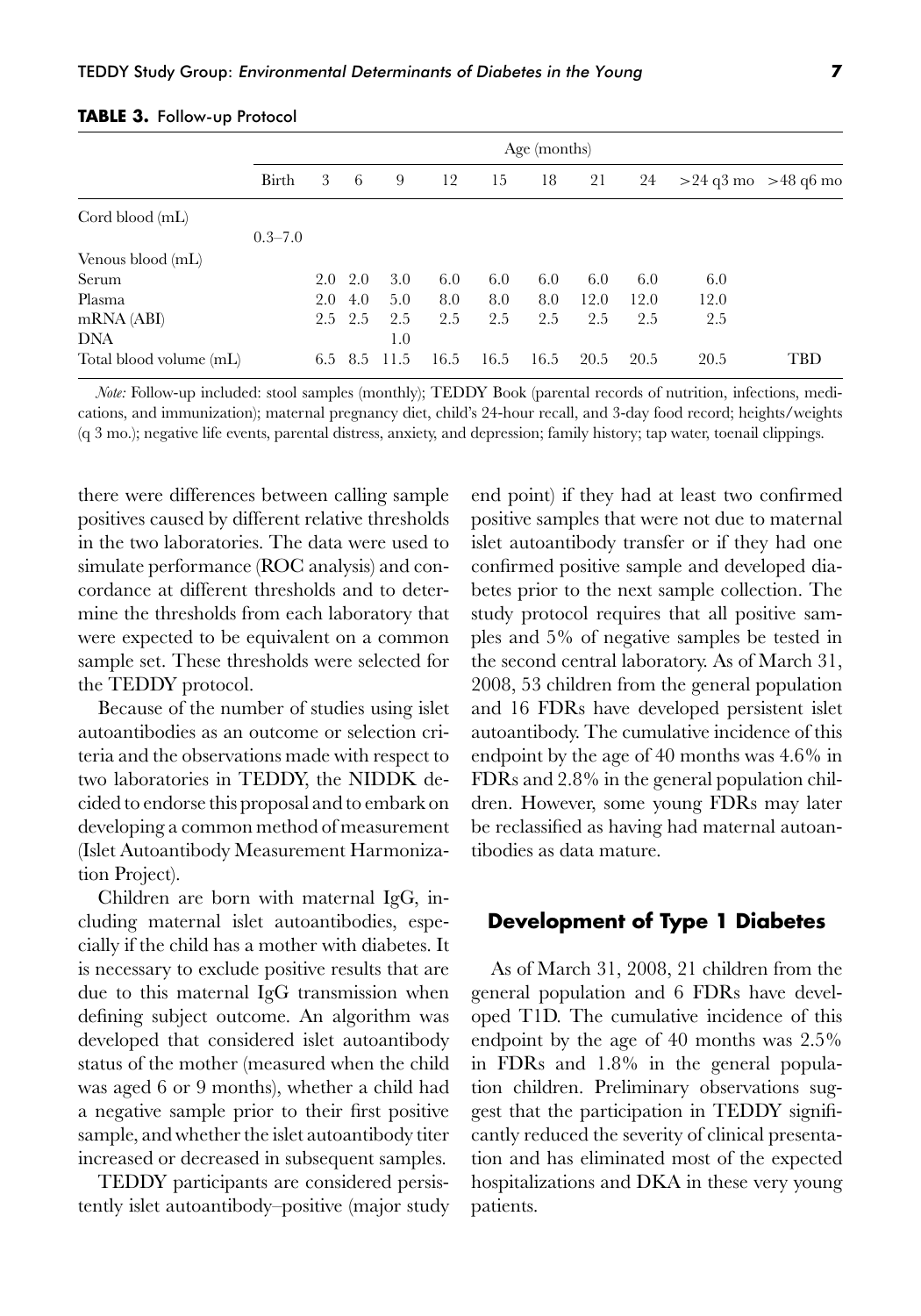|                  | TABLE 4. Percentage of Forms and Samples That Have Been Collected of TEDDY Study Visits with a Physical Exam <sup>e</sup> |                       |                      |                               |                      |                      |                     |         |                                                           |                     |                 |
|------------------|---------------------------------------------------------------------------------------------------------------------------|-----------------------|----------------------|-------------------------------|----------------------|----------------------|---------------------|---------|-----------------------------------------------------------|---------------------|-----------------|
|                  | 3 mos.                                                                                                                    | 6 mos.                | 9 mos.               | 12 mos.                       | 15 mos.              | 18 mos.              | 21 mos.             | 24 mos. | 27 mos.                                                   | 30 mos.             | 33 mos.         |
| Forms/           |                                                                                                                           | $N = 4418$ $N = 3934$ | $\mathcal{N}=3432$ / | $\mathcal{N}=2974\mathcal{N}$ | $\mathcal{N}=2555$ / | $\mathcal{N}=2173$ / | $\mathcal{N}=1768/$ |         | $\mathcal{N}=1415\text{/} \quad \mathcal{N}=1103\text{/}$ | $\mathcal{N}=795$ / | $(N = 500,$     |
| labs)            | 4252)                                                                                                                     | 3763)                 | 3288)                | 2853)                         | 2445                 | 2031)                | 1649)               | 1300)   | 991)                                                      | 689)                | $413)$          |
| hysical exam     |                                                                                                                           |                       |                      | $\overline{5}$                | 100                  | $\epsilon$           | 100                 | 100     | 100                                                       | $\rm{00}$           | $\epsilon$      |
| liet recal       |                                                                                                                           |                       | 54                   | 94                            |                      | 89                   |                     | 86      |                                                           | 86                  |                 |
| Serum            |                                                                                                                           |                       | 99                   | $\overline{\mathsf{S}}$       | 99                   | 99                   | 98                  | 55      | 57                                                        |                     | 99              |
| Plasma           |                                                                                                                           |                       | $\overline{\infty}$  | 84                            | 86                   | 85                   | 87                  | 85      | 83                                                        | 86                  | 85              |
| nRNA             | 62                                                                                                                        |                       |                      | 76                            | 79                   | 79                   | $\overline{\infty}$ | 79      | 79                                                        | 83                  | $\frac{82}{10}$ |
| <b>EDDY</b> book |                                                                                                                           |                       | 100                  | 100                           | $\overline{0}$       | $\epsilon$           |                     |         |                                                           |                     |                 |
|                  | "Percentages are based upon expected numbers. Data as of January 31, 2008.                                                |                       |                      |                               |                      |                      |                     |         |                                                           |                     |                 |



## **Other Accomplishments**

TEDDY has mapped the frequencies of T1D susceptibility genotypes in diverse populations including African Americans, Asian Americans, and Hispanics in the United States. Preliminary results have been presented elsewhere.<sup>63</sup>

The study developed novel comparisons and standardization between the four national TEDDY food databases (U.S., German, Swedish, and Finnish). A comprehensive nutrient data dictionary has been compiled of different nutrients that are calculated in TEDDY: units of measurement, methods of analysis, and derivations and descriptions of each nutrient in each TEDDY food database. Most nutrients are comparable between the databases, whereas some need to be recalculated (protein, energy) and some are not comparable between all of the four databases (fiber, folate), and all the databases do not contain all TEDDY nutrients (e.g., some of the fatty acids). The Finnish and Swedish national food databases (which both are used in TEDDY) take part in an EU program (Eurofir), which aims at harmonization of algorithms that will result in more uniform procedures (especially at the food level) and will, in the long run, benefit TEDDY. TEDDY has already discovered significant differences in infant feeding practices between the United States and Europe<sup>64</sup> and is exploring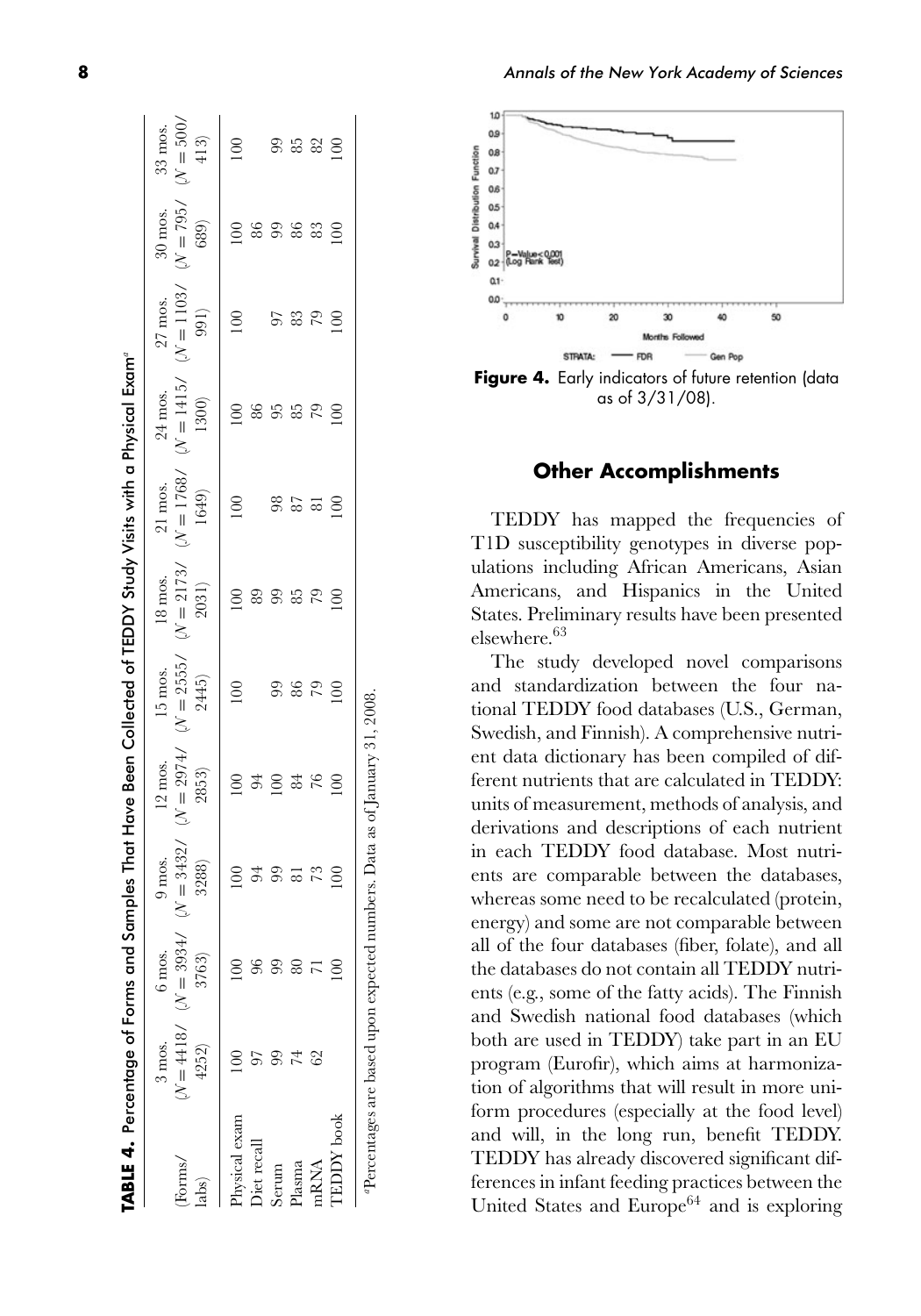variability in infant nutrition within the U.S. population.

The TEDDY protocol includes studies focused on identification of psychosocial factors that predispose to or protect from β cell autoimmunity and T1D. A secondary objective is to explore the psychosocial corollaries of the ascertainment of risk status for autoimmunity and T1D in newborns. In addition, the TEDDY Psychosocial Committee assists with developing appropriate procedures and identifying resources to assure adequate informed consent, minimize study burden, maximize procedure convenience/comfort, thank and support participants, and provide psychosocial support, as needed. Parent anxiety in response to the infants' increased risk is assessed using a 6-item short form of Spielberger's State Anxiety Inventory (SAI) administered when the child was 3–4.5 months old and again when the child is 6-months old. Postpartum depression is measured when the child is 6 months of age by the Edinburgh Post-natal Depression scale. Families that failed to enroll in TEDDY are asked to provide reasons for their decision. We also examined those who dropped out of TEDDY within 1 year of recruitment and found several important predictors. TEDDY has also uncovered significant differences between the levels of parental stress and postpartum depression between the U.S. and European societies.<sup>65</sup>

In conclusion, the TEDDY Consortium is nearing the final stages of the initial phase of the project, with more than 70% of the screening and 63% of the enrollment goals already achieved. The retention of study participants and compliance remain high despite the very demanding protocol.

Preliminary findings point to major interpopulation differences in genetic susceptibility and candidate environmental risk factors for T1D.

#### **Acknowledgments**

This work was funded by Grants DK 63829, 63861, 63821, 63865, 63863, 63836, and 63790 and Contract No. HHSN267200700014C from the National Institute of Diabetes and Digestive and Kidney Diseases (NIDDK), National Institute of Allergy and Infectious Diseases (NIAID), National Institute of Child Health and Human Development (NICHD), National Institute of Environmental Health Sciences (NIEHS), Juvenile Diabetes Research Foundation (JDRF), and the Centers for Disease Control and Prevention (CDC).

#### **Conflicts of Interest**

The authors declare no conflicts of interest.

#### **References**

- 1. Diabetes Epidemiology Research International Group. 1990. Secular trends in incidence of childhood IDDM in 10 countries. *Diabetes* **39:** 858–864.
- 2. Green, A. & C.C. Patterson. 2001. Trends in the incidence of childhood-onset diabetes in Europe 1989– 1998. *Diabetologia* **44**(Suppl 3): B3–B8.
- 3. The DIAMOND Project Group. 2006. Incidence and trends of childhood Type 1 diabetes worldwide 1990–1999. *Diabet. Med.* **23:** 857–866.
- 4. Vehik, K., R.F. Hamman, D. Lezotte, *et al*. 2007. Increasing incidence of type 1 diabetes in 0- to 17 year-old Colorado youth. *Diabetes Care* **30:** 503–509.
- 5. Kontiainen, S., T. Scheinin, A. Schlenzka, *et al*. 1988. Differences in HLA types in children with insulindependent diabetes diagnosed in the 1960s, 1970s, and 1980s. *Lancet* **2:** 219.
- 6. Vehik K, Hamman RF, Lezotte D, *et al*. 2008. Trends in high-risk HLA susceptibility genes among Colorado youth with type 1 diabetes. *Diabetes Care* 2008.
- 7. Norris, J. M., Eisenbarth, G. S., Beaty, B., *et al*. 1995. Dietary antibodies, infant diet and beta-cell autoimmunity: Diabetes Autoimmunity Study in the Young (DAISY) [abstract]. *Autoimmunity* **21:** 22–A082.
- 8. Roll, U., M.R. Christie, M. Füchtenbusch, et al. 1996. Perinatal autoimmunity in offspring of diabetic parents. The German Multi-Center BABY-DIAB study: detection of humoral immune responses to islet antigens in early childhood. *Diabetes* **45:** 967–973.
- 9. Kupila, A., S. Erkkila, T. Simell, *et al*. 2000. The type 1 diabetes Prediction and Prevention Project in Finland: 4.5 years of population-based genetic screening, follow-up, and prevention. *Diabetes* **49:** 145.
- 10. Gale, E.A., P.J. Bingley, C.L. Emmett & T. Collier. 2004. European nicotinamide diabetes intervention trial (ENDIT): a randomised controlled trial of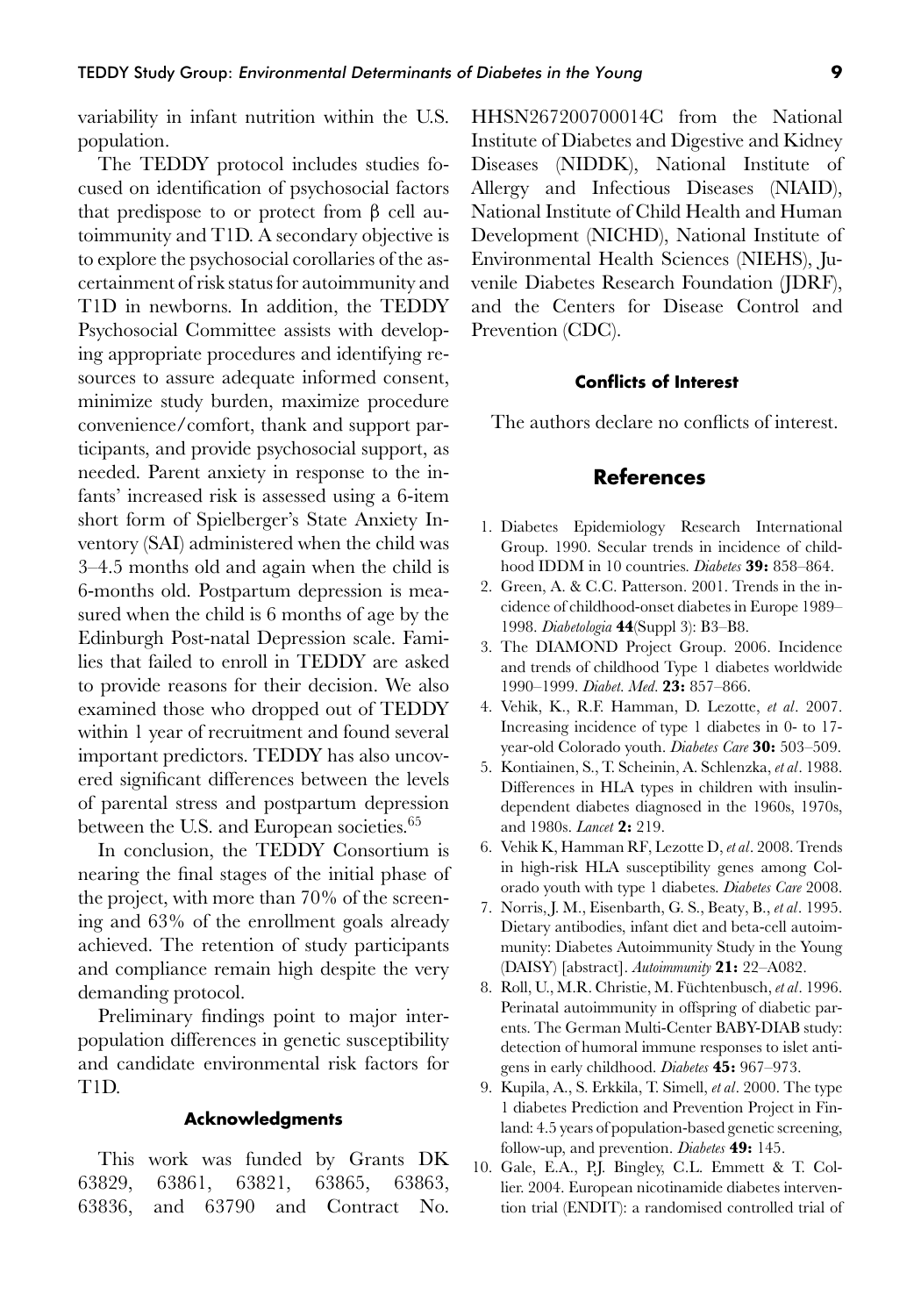intervention before the onset of type 1 diabetes. *Lancet* **363:** 925–931.

- 11. 2002. Effects of insulin in relatives of patients with type 1 diabetes mellitus. *N. Engl. J. Med.* **346:** 1685– 1691.
- 12. Skyler, J.S., J.P. Krischer, J. Wolfsdorf, *et al*. 2005. Effects of oral insulin in relatives of patients with type 1 diabetes: The Diabetes Prevention Trial–Type 1. *Diabetes Care* **28:** 1068–1076.
- 13. 2007. Study design of the Trial to Reduce IDDM in the Genetically at Risk (TRIGR). *Pediatr. Diabetes* **8:** 117–137.
- 14. Menser, M.A., J.M. Forrest & R.D. Bransby. 1978. Rubella infection and diabetes mellitus. *Lancet* **1:** 57– 60.
- 15. Dahlquist, G., S. Ivarsson, B. Lindberg & M. Forsgren. 1995. Maternal enteroviral infection during pregnancy as a risk factor for childhood IDDM. *Diabetes* **44:** 408–413.
- 16. Hyoty, H., M. Hiltunen, M. Knip, *et al*. 1995. A prospective study of the role of coxsackie B and other enterovirus infections in the pathogenesis of IDDM: Childhood Diabetes in Finland (DiMe) Study Group. *Diabetes* **44:** 652–657.
- 17. Dahlquist, G. & B. Kallen. 1992. Maternal-child blood group incompatibility and other perinatal events increase the risk for early-onset type 1 (insulindependent) diabetes mellitus. *Diabetologia* **35:** 671– 675.
- 18. Elfving, A.M., B.A. Lindberg, M. Landin-Olsson, *et al*. 2003. Islet cell autoantibodies in cord blood from children with blood group incompatibility or hyperbilirubinemia. *Autoimmunity* **36:** 111–115.
- 19. Dahlquist, G.G., C. Patterson & G. Soltesz. 1999. Perinatal risk factors for childhood type 1 diabetes in Europe. The EURODIAB Substudy 2 Study Group. *Diabetes Care* **22:** 1698–1702.
- 20. Stene, L.C., K. Barriga, J.M. Norris, *et al*. 2004. Perinatal factors and development of islet autoimmunity in early childhood: the Diabetes Autoimmunity Study in the Young. *Aje* **160:** 3–10.
- 21. Blom, L., G. Dahlquist, L. Nystrom, *et al*. 1989. The Swedish childhood diabetes study: social and perinatal determinants for diabetes in childhood. *Diabetologia* **32:** 7–13.
- 22. Warram, J.H., A.S. Krolewski, M.S. Gottlieb & C.R. Kahn. 1984. Differences in risk of insulin-dependent diabetes in offspring of diabetic mothers and diabetic fathers. *N. Engl. J. Med.* **311:** 149–152.
- 23. Harjutsalo, V., A. Reunanen & J. Tuomilehto. 2006. Differential transmission of type 1 diabetes from diabetic fathers and mothers to their offspring. *Diabetes* **55:** 1517–1524.
- 24. Larsson, H.E., K. Lynch, B. Lernmark, *et al*. 2005. Diabetes-associated HLA genotypes affect birth-

weight in the general population. *Diabetologia* **48:** 1484–1491.

- 25. Hummel, M., S. Marienfeld, M. Huppmann, *et al*. 2007. Fetal growth is increased by maternal type 1 diabetes and HLA DR4-related gene interactions. *Diabetologia* **50:** 850–858.
- 26. Larsson, H.E., K. Lynch, B. Lernmark, *et al*. 2007. Relationship between increased relative birthweight and infections during pregnancy in children with a high-risk diabetes HLA genotype. *Diabetologia* **50:** 1161–1169.
- 27. Zinkernagel, R.M. 2001. Maternal antibodies, childhood infections, and autoimmune diseases. *N. Engl. J. Med.* **345:** 1331–1335.
- 28. Ziegler, A.G., M. Hummel, M. Schenker & E. Bonifacio. 1999. Autoantibody appearance and risk for development of childhood diabetes in offspring of parents with type 1 diabetes: the 2-year analysis of the German BABYDIAB Study. *Diabetes* **48:** 460– 468.
- 29. Gale, E.A. 2002. A missing link in the hygiene hypothesis? *Diabetologia* **45:** 588–594.
- 30. Norris, J.M., K. Barriga, G. Klingensmith, *et al*. 2003. Timing of initial cereal exposure in infancy and risk of islet autoimmunity. *JAMA* **290:** 1713–1720.
- 31. Ziegler, A.G., S. Schmid, D. Huber, *et al*. 2003. Early infant feeding and risk of developing type 1 diabetesassociated autoantibodies. *JAMA* **290:** 1721–1728.
- 32. Wilkin, T.J. 2001. The accelerator hypothesis: weight gain as the missing link between type I and type II diabetes. *Diabetologia* **44:** 914–922.
- 33. Dahlquist, G. 2006. Can we slow the rising incidence of childhood-onset autoimmune diabetes? The overload hypothesis. *Diabetologia* **49:** 20–24.
- 34. Hyöty, H. & K.W. Taylor. 2002. The role of viruses in human diabetes. *Diabetologia* **45:** 1353–1361.
- 35. Yoon, J.W., M. Austin, T. Onodera & A. Notkins. 1979. Isolation of a virus from the pancreas of a child with diabetic ketoacidosis. *N. Engl. J. Med.* **300:** 1173–1179.
- 36. Atkinson, M.A., M.A. Bowman, L. Campbell, *et al*. 1994. Cellular immunity to a determinant common to glutamate decarboxylase and coxsackie virus in insulin-dependent diabetes. *J. Clin. Invest.* **94:** 2125– 2129.
- 37. Ylipaasto, P., K. Klingel, A.M. Lindberg, *et al*. 2004. Enterovirus infection in human pancreatic islet cells, islet tropism in vivo and receptor involvement in cultured islet beta cells. *Diabetologia* **47:** 225–239.
- 38. Dotta, F., S. Censini, A.G. van Halteren, *et al*. 2007. Coxsackie B4 virus infection of beta cells and natural killer cell insulitis in recent-onset type 1 diabetic patients. *Proc. Natl. Acad. Sci. USA* **104:** 5115–5120.
- 39. Makela, M., O. Vaarala, R. Hermann, *et al*. 2006. Enteral virus infections in early childhood and an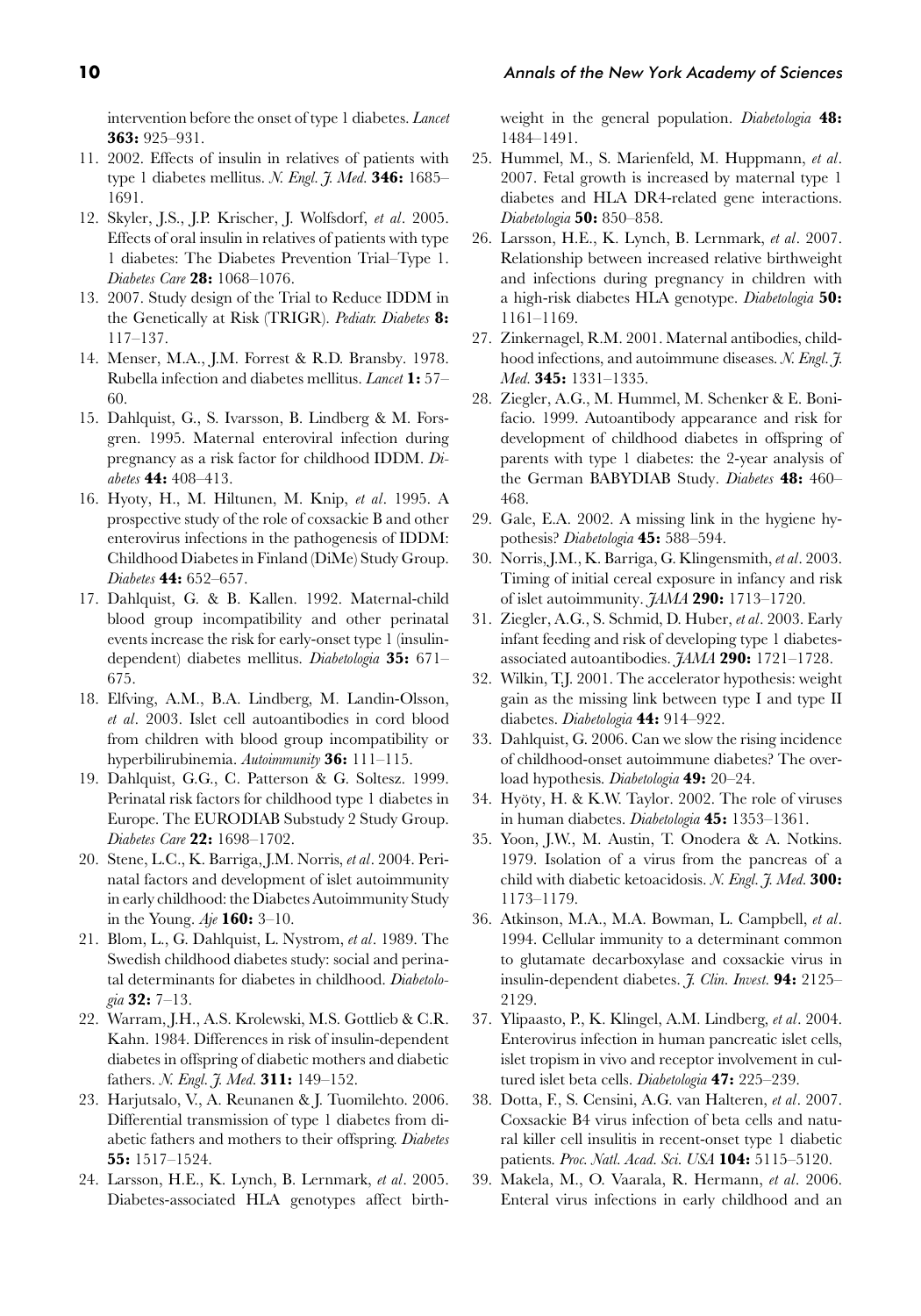enhanced type 1 diabetes-associated antibody response to dietary insulin. *J. Autoimmun.* **27:** 54–61.

- 40. Graves, P.M., H.A. Rotbart, W.A. Nix, *et al*. 2003. Prospective study of enteroviral infections and development of beta-cell autoimmunity. Diabetes Uutoimmunity Study in the Young (DAISY).*Diabetes Res. Clin. Pract.* **59:** 51–61.
- 41. Fuchtenbusch, M., A. Irnstetter, G. Jager & A.G. Ziegler. 2001. No evidence for an association of coxsackie virus infections during pregnancy and early childhood with development of islet autoantibodies in offspring of mothers or fathers with type 1 diabetes. *J. Autoimmun.* **17:** 333–340.
- 42. Ebringer, A. & C. Wilson. 2000. HLA molecules, bacteria and autoimmunity. *J. Med. Microbiol.* **49:** 305– 311.
- 43. Honeyman, M.C., B.S. Coulson, N.L. Stone, *et al*. 2000. Association between rotavirus infection and pancreatic islet autoimmunity in children at risk of developing type 1 diabetes. *Diabetes* **49:** 1319–1324.
- 44. Makela, M., V. Oling, J. Marttila, *et al*. 2006. Rotavirus-specific T cell responses and cytokine mRNA expression in children with diabetesassociated autoantibodies and type 1 diabetes. *Clin. Exp. Immunol.* **145:** 261–270.
- 45. Graves, P.M., K.J. Barriga, J.M. Norris, *et al*. 1999. Lack of association between early childhood immunizations and beta-cell autoimmunity. *Diabetes Care* **22:** 1694–1697.
- 46. DeStefano, F., J.P. Mullooly, C.A. Okoro, *et al*. 2001. Childhood vaccinations, vaccination timing, and risk of type 1 diabetes mellitus. *Pediatrics* **108:** E112.
- 47. Borch-Johnsen, K., G. Joner, T. Mandrup-Poulsen, *et al*. 1984. Relation between breast-feeding and incidence rates of insulin-dependent diabetes mellitus: a hypothesis. *Lancet* **2:** 1083–1086.
- 48. Virtanen, S.M., M.G. Kenward, M. Erkkola, *et al*. 2006. Age at introduction of new foods and advanced beta cell autoimmunity in young children with HLAconferred susceptibility to type 1 diabetes. *Diabetologia* **49:** 1512–1521.
- 49. Uusitalo, L., M. Knip, M.G. Kenward, *et al*. 2005. Serum a-tocopherol concentrations and risk of type 1 diabetes mellitus: a cohort study in siblings of affected children. *J. Pediatr. Endocrinol. Metab.* **18:** 1409–1416.
- 50. Leinonen, J.S., H. Alho, A. Harmoinen, *et al*. 1998. Unaltered antioxidant activity of plasma in subjects at increased risk for IDDM. *Free Radic. Res.* **29:** 159– 164.
- 51. Knekt, P., A. Reunanen, J. Marniemi, *et al*. 1999. Low vitamin E status is a potential risk factor for insulindependent diabetes mellitus. *J. Intern. Med.* **245:** 99– 102.
- 52. Norris, J.M., X. Yin, M.M. Lamb, *et al*. 2007. Omega-3 polyunsaturated fatty acid intake and islet

autoimmunity in children at increased risk for type 1 diabetes. *JAMA*. **298:** 1420–1428.

- 53. Haglund, B., K. Ryckenberg, O. Selinus & G. Dahlquist. 1996. Evidence of a relationship between childhood-onset type I diabetes and low groundwater concentration of zinc. *Diab. Care* **19:** 873–875.
- 54. Dahlquist, G.G., L.G. Blom, L.A. Persson, *et al*. 1990. Dietary factors and the risk of developing insulin dependent diabetes in childhood. *BMJ* **300:** 1302– 1306.
- 55. Lamb, M.M., M.A. Myers, K. Barriga, *et al*. 2008. Maternal diet during pregnancy and islet autoimmunity in offspring. *Pediatr. Diabetes* **9:** 135–141.
- 56. Bao, F., L. Yu, S. Babu, *et al*. 1999. One third of HLA DQ2 homozygous patients with type 1 diabetes express celiac disease-associated transglutaminase autoantibodies. *J. Autoimmun.* **13:** 143–148.
- 57. Rewers, M., E. Liu, J. Simmons, *et al*. 2004. Celiac disease associated with type 1 diabetes mellitus. *Endocrinol. Metab. Clin. North Am.* **33:** 197–214.
- 58. Simell, S., A. Kupila, S. Hoppu, *et al*. 2005. Natural history of transglutaminase autoantibodies and mucosal changes in children carrying HLA-conferred celiac disease susceptibility. *Scand. J. Gastroenterol.* **40:** 1182–1191.
- 59. Danowski, T.S. 1963. Emotional stress as a cause of diabetes mellitus. *Diabetes* **12:** 183–184.
- 60. Johnson, S.B. 2001. Screening programs to identify children at risk for diabetes mellitus: psychological impact on children and parents. *J. Pediatr. Endocrinol. Metab.* **14**(Suppl 1): 653–659.
- 61. Barker, J.M., S.H. Goehrig, K. Barriga, *et al*. 2004. Clinical characteristics of children diagnosed with type 1 diabetes through intensive screening and follow-up. *Diabetes Care* **27:** 1399–1404.
- 62. 2007. The Environmental Determinants of Diabetes in the Young (TEDDY) study: study design. *Pediatr. Diabetes* **8:** 286–29.
- 63. Hagopian, W., M. Rewers, A. Lernmark, *et al.*, for the TEDDY Study Group. 2007. Major ethnic differences in HLA-DR-DQ contribution to the type 1 diabetes (T1D) risk pool in The Environmental Determinants of Diabetes in the Young (TEDDY) study [abstract]. *Diabetes* **56**(Suppl 1).
- 64. Norris, J.M., S.M. Virtanen, S. Moyers, *et al.*, for the TEDDY Study Group. 2006. Infant feeding practices in The Environmental Determinants of Diabetes in the Young (TEDDY) study [abstract].*Diabetes* **55**(Suppl 1).
- 65. Johnson, S.B., B. Lernmark, J. Baxter, *et al*., for the TEDDY Study Group. 2007. At-risk for type 1 diabetes (T1D): Parent anxiety in response to newborn genetic screening results in The Environmental Determinants of Diabetes in the Young (TEDDY) study [abstract]. *Diabetes* **56**(Suppl 1).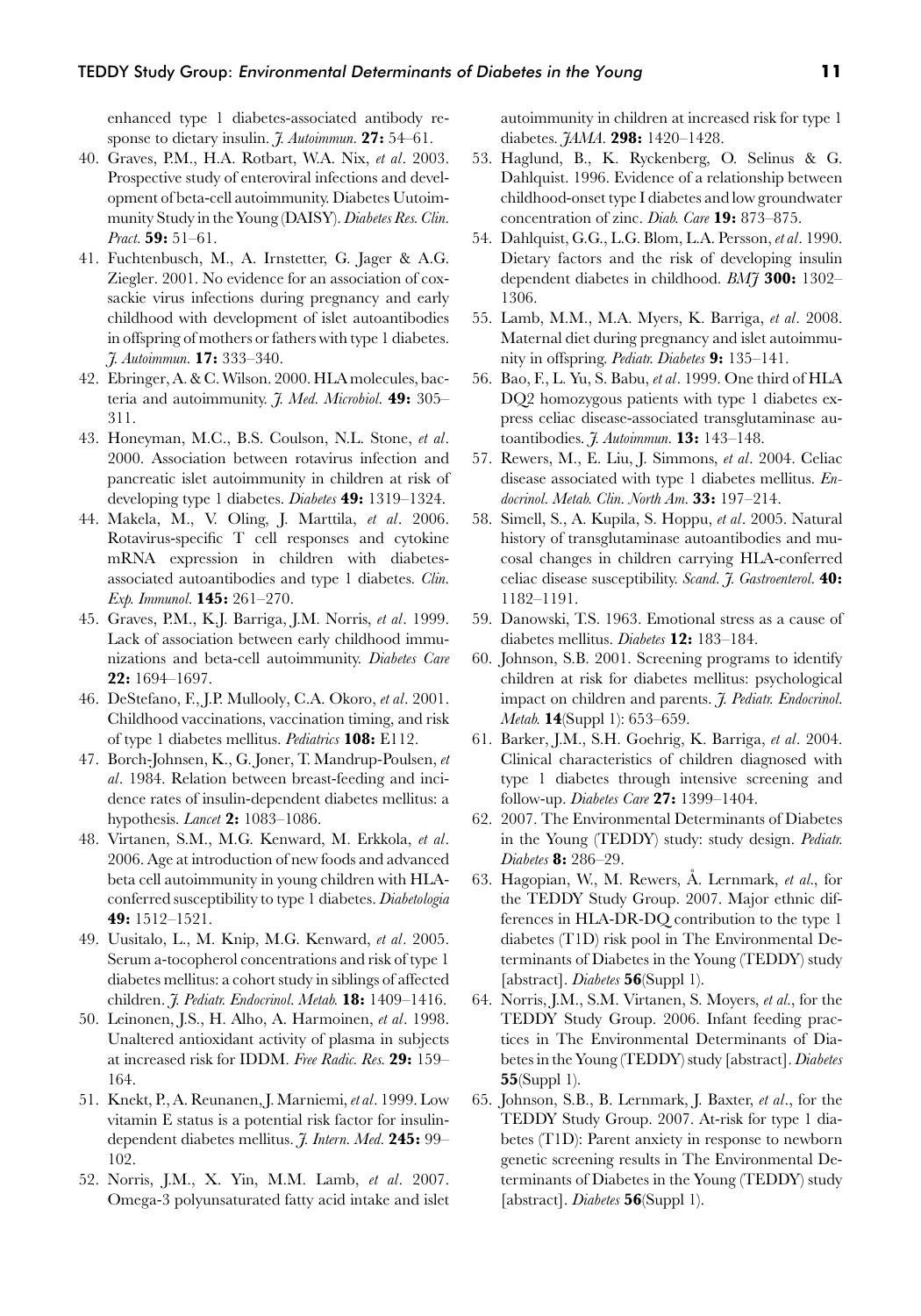- 66. 2006. *Health Care and Medical Services Status Report 2006*. The National Board of Health and Welfare, Stockholm, Sweden.
- 67. Neu, A., A. Willasch, S. Ehehalt, *et al*. 2001. Diabetes incidence in children of different nationalities: an epidemiological approach to the pathogenesis of diabetes. *Diabetologia* **44**(Suppl 3): B21–B26.
- 68. Rosenbauer, J., A. Icks & G. Giani. 2002. Incidence and prevalence of childhood type 1 diabetes mellitus in Germany: model-based national estimates. *J. Pediatr. Endocrinol. Metab.* **15:** 1497– 1504.

## **Appendix**

## **TEDDY Study Group**

[*Note:* Superscript numbers refer to the Committees listed below.]

**Colorado Clinical Center:** Marian Rewers, M.D., Ph.D., PI,1*,*4*,*6*,*10*,*11*,*<sup>13</sup> Katherine Barriga,12 Judith Baxter,9*,*<sup>12</sup> George Eisenbarth, M.D., Ph.D., Patricia Gesualdo,<sup>2,12,14</sup> Michelle Hoffman,<sup>12,13,14</sup> Lisa Ide, Jill Norris, Ph.D.,<sup>2,12</sup> and Kathleen Waugh.7*,*<sup>12</sup> *University of Colorado at Denver* and *Health Sciences Center, Barbara Davis Center for Childhood Diabetes*.

**Georgia/Florida Clinical Center:** Jin-Xiong She, Ph.D., PI, <sup>1, 3, 4, 11</sup> Andy Muir, M.D.,∧7*,*<sup>13</sup> Desmond Schatz, M.D.,∗4*,*5*,*7*,*<sup>8</sup> Diane Hopkins,<sup>12</sup> Leigh Steed,<sup>12</sup> Angela Choate,∗<sup>12</sup> Katherine Silvis,<sup>2</sup> Meena Shankar,∗<sup>2</sup> Yi-Hua Huang, Ph.D., Ping Yang, Hong-Jie Wang, Jessica Leggett, Kim English, and Richard McIndoe, Ph.D., Angela Wilcox∗, Michael Haller, M.D.∗<sup>14</sup> *Medical College of Georgia*, <sup>∗</sup>*University of Florida*, and <sup>∧</sup>*Emory University*.

**German Clinical Center:** Anette G. Ziegler, M.D., PI,1*,*3*,*4*,*<sup>11</sup> Julia Bollwein,2*,*<sup>12</sup> Ezio Bonifacio, Ph.D.,<sup>∗5</sup> Sandra Hummel, Ph.D.,<sup>2</sup> Mathilde Kersting, ${}^{\not\!\!+2}$  Stephanie Koenig,<sup>2</sup> Annette Knopff,7 Lydia Rank,<sup>2</sup>*,*<sup>12</sup> Roswith Roth, Ph.D.,^<sup>9</sup> Stefanie Schoen,<sup>¥2</sup> Petra Schwaiger,<sup>7</sup> Wolfgang Sichert-Hellert, Ph.D.,-<sup>2</sup> and Christiane Winkler.<sup>2</sup>*,*<sup>12</sup> *Diabetes Research Institute* and <sup>∗</sup>*Center for Regenerative Therapies, TU Dresden,* <sup>∧</sup>*Institute of Psychology,* *University of Graz, Austria,* <sup>¥</sup> Research Institute for *Child Nutrition, Dortmund.*

**Finland Clinical Center:** Olli G. Simell, M.D.,  $Ph.D., PI, \nexists^{4} \wedge 1, 4, 11, 13$ <sup>∧</sup>*,*1*,*4*,*11*,*<sup>13</sup> Kirsti Nanto-Salonen, M.D., Ph.D.,<sup>¥^,12</sup> Jorma Ilonen, M.D., Ph.D.,<sup>¥¶,3</sup> Mikael Knip, M.D., Ph.D.,<sup>∗±</sup> Riitta Veijola, M.D., Ph.D.,<sup>μα</sup> Tuula Simell, Ph.D.,<sup>¥∧,9,12</sup> Heikki Hyöty, M.D., Ph.D.,<sup>∗±,6</sup> Suvi M. Virtanen, M.D., Ph.D.,<sup>∗</sup>§*,*<sup>2</sup> Carina Kronberg-Kippilä,<sup>§,2</sup> Maija Torma,<sup>¥∧,12,14</sup> Barbara Simmell,<sup>¥∧</sup> Eeva Ruohonen,<sup>¥∧</sup> Minna Romo,<sup>¥</sup>∧ Elina Mantymaki,<sup>¥∧</sup> Tiina Niininen,∗± Mia Nyblom,∗± and Aino Stenius.<sup>μ</sup>¤ -*University of Turku*, <sup>∗</sup>*University of Tampere*, <sup>μ</sup>*University of Oulu*, <sup>∧</sup>*Turku University Hospital*, <sup>±</sup>*Tampere University Hospital*, ¤*Oulu University Hospital*, and §*National Public Health Institute, Finland* , ¶*University of Kuopio*.

**Sweden Clinical Center:** Åke Lernmark, Ph.D.,PI,1*,*3*,*4*,*5*,*8*,*10*,*<sup>11</sup> Daniel Agardh, M.D.,<sup>13</sup> Ph.D., Peter Almgren, Marie Andersson-Turpeinen, Carin Andrén-Aronsson, <sup>2,13</sup> Maria Ask, Ulla-Marie Carlsson, Corrado Cilio, M.D., Ph.D., Jenny Bremer, Emilie Ericson-Hallström, Joanna Gerardsson, Barbro Gustavsson, Gertie Hansson,<sup>12,14</sup> Ida Hansson, Monica Hansen, Susanne Hyberg, Rasmus Håkansson, Sten Ivarsson, M.D., Ph.D., <sup>6</sup> Jesper Johansoon, Helena Larsson M.D., Ph.D., <sup>14</sup> Barbro Lernmark, Ph.D.,<sup>9,12</sup> Maria Markan, Jessica Melin, Maria Månsson-Martinez, Anita Nilsson, Kobra Rahmati, Monica Sedig Järvirova, Birgitta Sjöberg, Carina Törn, Ph.D., Anne Wallin, Ingrid Wigheden, and Asa Wimar *Lund University*.

**Washington Clinical Center:** William A. Hagopian, M.D., Ph.D., PI,1*,*3*,*4*,*7*,*11*,*<sup>13</sup> Peng Hui, M.D., Ph.D., Michael Brantley,<sup>7</sup>*,*<sup>12</sup> Claire Cowen Crouch, Kristen M. Hay,<sup>2</sup> Stephen Ayres, Carla Hammar, Viktoria Steptikova, Jenn Skidmore, Bonnie Bang, Denise Mulenga, Nicholas Vanneman,<sup>12</sup> Judy Ewing, Isaac Whitaker, and Emily Wion. *Pacific Northwest Research Institute*.

**New York Satellite Center:** Robin S. Goland, M.D., Barney Softness, M.D., Ellen Greenberg, Diana Arnold,<sup>12</sup> and Erica